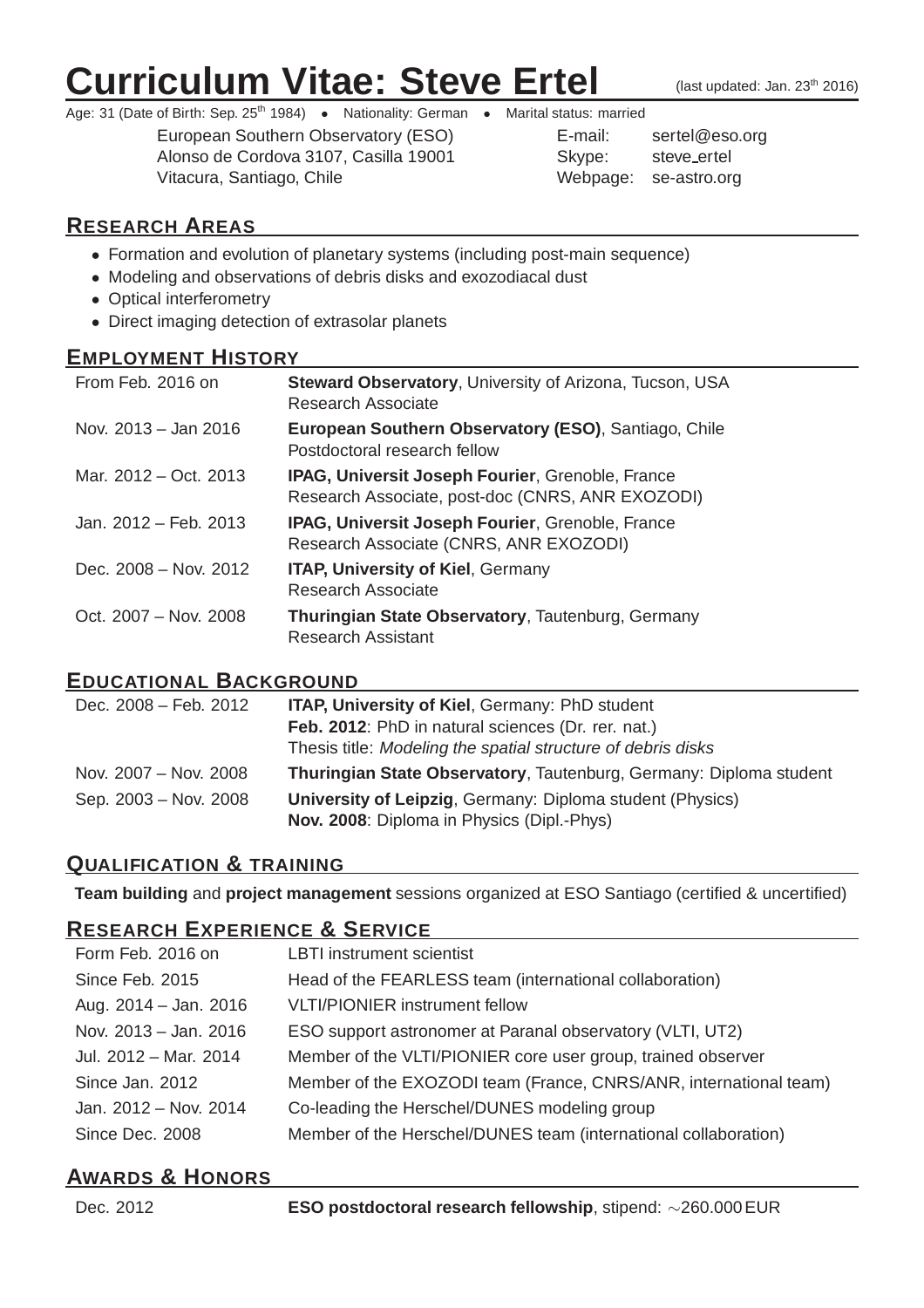# **OBSERVATIONAL EXPERIENCE**

| <b>VLTI/PIONIER</b>               | PI, Co-I, visiting astronomer, data reduction & analysis         |
|-----------------------------------|------------------------------------------------------------------|
| <b>VLTI/PIONIER, AMBER, MIDI</b>  | ESO support astronomer, over 100 nights                          |
| VLT/XSHOOTER, FLAMES, UVES        | ESO support astronomer, over 50 nights                           |
| ALMA                              | PI, Co-I, data reduction & analysis                              |
| <b>VLT/SPHERE</b>                 | PI, Co-I, data analysis                                          |
| <b>Herschel Space Observatory</b> | Co-I, member of Open Time Key Program, data analysis             |
| <b>VLT/VISIR</b>                  | PI, data reduction & analysis                                    |
| VLT/NaCO                          | PI, visiting astronomer, data reduction & analysis               |
| IRAM-30m                          | PI, visiting astronomer, pooled visitor and service observations |
| Hubble Space Telescope            | $Co-I$                                                           |

### **PUBLICATIONS**

| Major refereed journals   | 33 papers, 5 as first author                      |
|---------------------------|---------------------------------------------------|
| Proceedings, unrefereed   | 9 papers, 3 as first author                       |
| Total number of citations | 581 according to SAO/NASA ADS                     |
| h-index                   | 15 according to SAO/NASA ADS                      |
| Year of first publication | Contributed paper: 2010, first-author paper: 2011 |

#### **PRESENTATIONS**

| Invited talks        | 6 invited talks since 2012, most recent:<br>Hot dust around MS stars workshop, CalTech, USA, May 2015<br>Stellar coffee and planetary tea, ESO Garching, Germany, Nov. 2014<br>MAD workshop 2014, Cerro Calan, Chile, Nov. 2014<br>AstroKolloquium, FSU Jena, Germany, Feb. 2014 |
|----------------------|----------------------------------------------------------------------------------------------------------------------------------------------------------------------------------------------------------------------------------------------------------------------------------|
| Contributed talks    | 9 international conferences and workshops, 4 team meetings since 2009                                                                                                                                                                                                            |
| Poster presentations | 7 international conferences since 2010                                                                                                                                                                                                                                           |

#### **CONFERENCE ORGANIZATION**

| Jul. 2015 | SOC, chair: Exozodi satellite meeting, Pathways toward habitable planets<br>Bern, Switzerland |
|-----------|-----------------------------------------------------------------------------------------------|
| Sep. 2014 | SOC, session chair: The Herschel debris disk workshop, Madrid, Spain                          |
| Jul. 2010 | <b>LOC: Chinese-German Workshop on Star and Planet Formation</b><br>Kiel, Germany             |
| May 2010  | LOC: Circumstellar Disks and Planets, Kiel, Germany                                           |

### **TEACHING & MENTORING**

- Lecture "Science with optical interferometry" (lecturer, one lecture/TIO course, ESO)
- Seminar supporting lecture "Mathematical Methods in Physics" (lecturer and seminar organizer, 3 semesters, University of Kiel)
- Seminar supporting lecture "Methods in Astronomy and Astrophysics" (lecturer, mentoring of students, 1 semester, University of Kiel)
- Supervision of undergraduate students (2 projects, University of Kiel)
- Instrument training at VLTI (Support and visiting astronomers, Telescope and Instrument Operators)

# **PROGRAMMING & SOFTWARE**

| Programming & scripting | FORTRAN, PYTHON, CASA, ESO-MIDAS, BASH                            |
|-------------------------|-------------------------------------------------------------------|
| Office & presentation   | LATEX, Open Office Suite, Microsoft Office Suite, HTML            |
| Operating systems       | Linux (Ubuntu, Suse, Fedora), Microsoft Windows (up to Windows 7) |